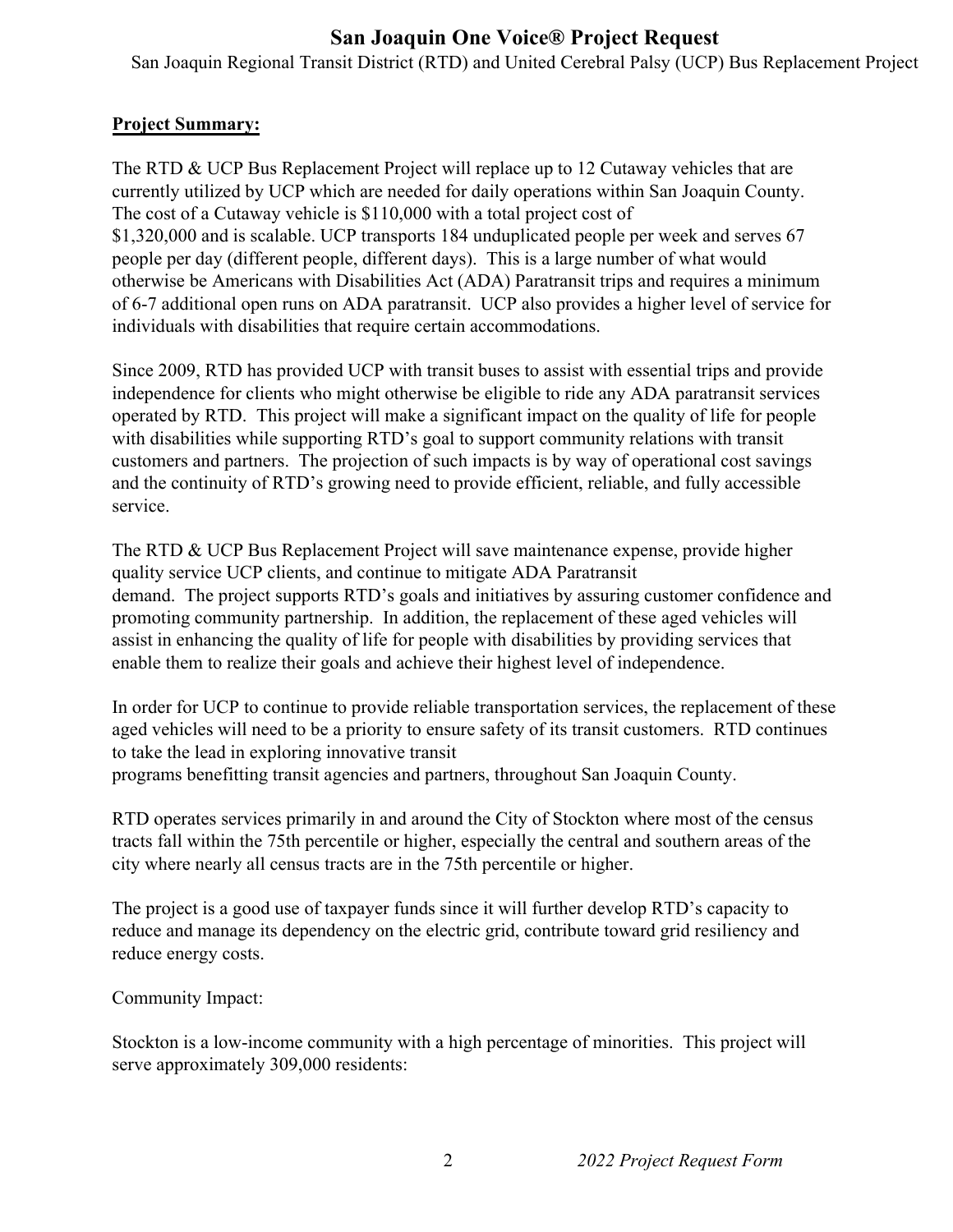- 42.2% Hispanic or Latino
- 11.1% Black
- 21.2% Asian
- .2% American Indian

Percent of population with income below 150% of poverty level:

-36.0%

The areas surrounding the Stockton, CA Transit Center and areas served by RTD are considered a collection of environmental justice (EJ) neighborhoods due to a dense area of minority, immigrant, and low-income communities that are closely integrated with polluting ports, railroads, industries and some of the busiest goods-movement pathways in the nation. RTD has their domicile zero emission bus depots in EJ neighborhoods. Urban buses and trains are the workhorses of California's public transit

systems. Disadvantaged communities make up the majority of RTD's service area as well as the broader region. The California Environmental Protection Agency's (CalEPA) Cal Enviro notes that 51% (71 of 139) of San Joaquin County's census tracts are defined as SB 535 Disadvantaged Communities.

More than 34% of children ages 1–17 in San Joaquin County have been reported as diagnosed with asthma compared to 7% nationwide. In addition, 20% of adults in the county have been diagnosed with asthma compared with 8% nationwide. San Joaquin County ranks 9th highest in the nation for particulate matter and is in non-attainment for federal air quality standards for particulate matter (PM 2.5) and ozone.

In many of the low-income areas of Stockton, Asthma rates are within the 90 to 100th percentile of the state of California. Outdoor pollution can trigger asthma attacks or make asthma worse and cause people to be more susceptible to pneumonia, flu and other illnesses. The project will reduce the emission of particulates that create local air pollution, which leads to local environmental health concerns, smog and unhealthy ozone concentrations.